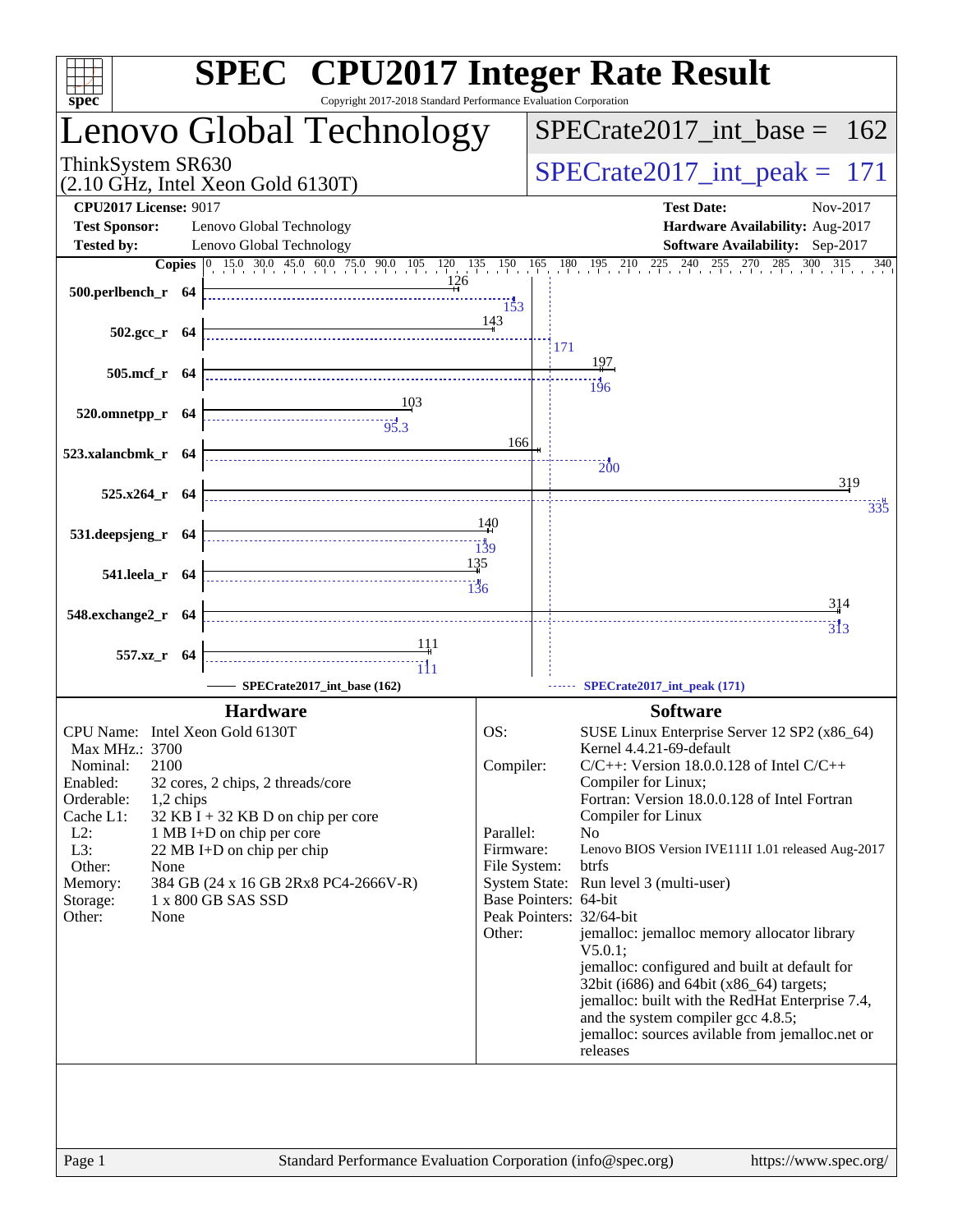

## Lenovo Global Technology

(2.10 GHz, Intel Xeon Gold 6130T)

ThinkSystem SR630<br>  $(2.10 \text{ GHz. Intel Yoon Gold } 6130 \text{T})$   $\text{SPECrate} 2017\_int\_peak = 171$ 

[SPECrate2017\\_int\\_base =](http://www.spec.org/auto/cpu2017/Docs/result-fields.html#SPECrate2017intbase) 162

**[Test Sponsor:](http://www.spec.org/auto/cpu2017/Docs/result-fields.html#TestSponsor)** Lenovo Global Technology **[Hardware Availability:](http://www.spec.org/auto/cpu2017/Docs/result-fields.html#HardwareAvailability)** Aug-2017

**[CPU2017 License:](http://www.spec.org/auto/cpu2017/Docs/result-fields.html#CPU2017License)** 9017 **[Test Date:](http://www.spec.org/auto/cpu2017/Docs/result-fields.html#TestDate)** Nov-2017 **[Tested by:](http://www.spec.org/auto/cpu2017/Docs/result-fields.html#Testedby)** Lenovo Global Technology **[Software Availability:](http://www.spec.org/auto/cpu2017/Docs/result-fields.html#SoftwareAvailability)** Sep-2017

#### **[Results Table](http://www.spec.org/auto/cpu2017/Docs/result-fields.html#ResultsTable)**

| <b>Base</b>                      |               |                |       |                |            |                | <b>Peak</b> |               |                |              |                |              |                |              |
|----------------------------------|---------------|----------------|-------|----------------|------------|----------------|-------------|---------------|----------------|--------------|----------------|--------------|----------------|--------------|
| <b>Benchmark</b>                 | <b>Copies</b> | <b>Seconds</b> | Ratio | <b>Seconds</b> | Ratio      | <b>Seconds</b> | Ratio       | <b>Copies</b> | <b>Seconds</b> | <b>Ratio</b> | <b>Seconds</b> | <b>Ratio</b> | <b>Seconds</b> | <b>Ratio</b> |
| $500.$ perlbench_r               | 64            | 811            | 126   | 825            | 124        | 809            | 126         | 64            | 664            | 153          | 668            | 153          | 666            | 153          |
| 502.gcc_r                        | 64            | 635            | 143   | 632            | 143        | 636            | 142         | 64            | 530            | 171          | 531            | 171          | 530            | <b>171</b>   |
| $505$ .mcf r                     | 64            | 510            | 203   | 525            | 197        | 529            | 195         | 64            | 528            | 196          | 528            | 196          | 529            | 195          |
| 520.omnetpp_r                    | 64            | 816            | 103   | 816            | 103        | 817            | 103         | 64            | 881            | 95.3         | 881            | 95.3         | 878            | 95.6         |
| 523.xalancbmk r                  | 64            | 407            | 166   | 407            | 166        | 410            | 165         | 64            | 338            | 200          | 337            | 200          | 338            | 200          |
| 525.x264 r                       | 64            | 352            | 319   | 351            | 319        | 352            | 318         | 64            | 334            | 335          | 334            | 335          | 334            | 336          |
| 531.deepsjeng_r                  | 64            | 514            | 143   | 522            | 140        | 523            | 140         | 64            | 529            | 139          | 527            | 139          | 527            | <u>139</u>   |
| 541.leela r                      | 64            | 785            | 135   | 784            | <u>135</u> | 780            | 136         | 64            | 776            | 137          | 782            | <b>136</b>   | 784            | 135          |
| 548.exchange2_r                  | 64            | 534            | 314   | 536            | 313        | 535            | 314         | 64            | 535            | 313          | 535            | 313          | 534            | 314          |
| 557.xz r                         | 64            | 616            | 112   | 624            | 111        | 623            | <u>111</u>  | 64            | 627            | 110          | 625            | <u> 111</u>  | 624            | 111          |
| $SPECrate2017$ int base =<br>162 |               |                |       |                |            |                |             |               |                |              |                |              |                |              |
| $CDPCA2 + 2017$ intervals        |               | 1.711          |       |                |            |                |             |               |                |              |                |              |                |              |

**[SPECrate2017\\_int\\_peak =](http://www.spec.org/auto/cpu2017/Docs/result-fields.html#SPECrate2017intpeak)** 

Results appear in the [order in which they were run.](http://www.spec.org/auto/cpu2017/Docs/result-fields.html#RunOrder) Bold underlined text [indicates a median measurement.](http://www.spec.org/auto/cpu2017/Docs/result-fields.html#Median)

#### **[Submit Notes](http://www.spec.org/auto/cpu2017/Docs/result-fields.html#SubmitNotes)**

 The numactl mechanism was used to bind copies to processors. The config file option 'submit' was used to generate numactl commands to bind each copy to a specific processor. For details, please see the config file.

### **[Operating System Notes](http://www.spec.org/auto/cpu2017/Docs/result-fields.html#OperatingSystemNotes)**

Stack size set to unlimited using "ulimit -s unlimited"

#### **[General Notes](http://www.spec.org/auto/cpu2017/Docs/result-fields.html#GeneralNotes)**

```
Environment variables set by runcpu before the start of the run:
LD_LIBRARY_PATH = "/home/cpu2017.1.0.2.ic18.0/lib/ia32:/home/cpu2017.1.0.2.ic18.0/lib/intel64"
LD_LIBRARY_PATH = "$LD_LIBRARY_PATH:/home/cpu2017.1.0.2.ic18.0/je5.0.1-32:/home/cpu2017.1.0.2.ic18.0/je5.0.1-64"
  Binaries compiled on a system with 1x Intel Core i7-4790 CPU + 32GB RAM
  memory using Redhat Enterprise Linux 7.4
  Transparent Huge Pages enabled by default
  Prior to runcpu invocation
  Filesystem page cache synced and cleared with:
 sync; echo 3> /proc/sys/vm/drop_caches
  runcpu command invoked through numactl i.e.:
  numactl --interleave=all runcpu <etc>
```
### **[Platform Notes](http://www.spec.org/auto/cpu2017/Docs/result-fields.html#PlatformNotes)**

BIOS configuration: Choose Operating Mode set to Maximum Performance

**(Continued on next page)**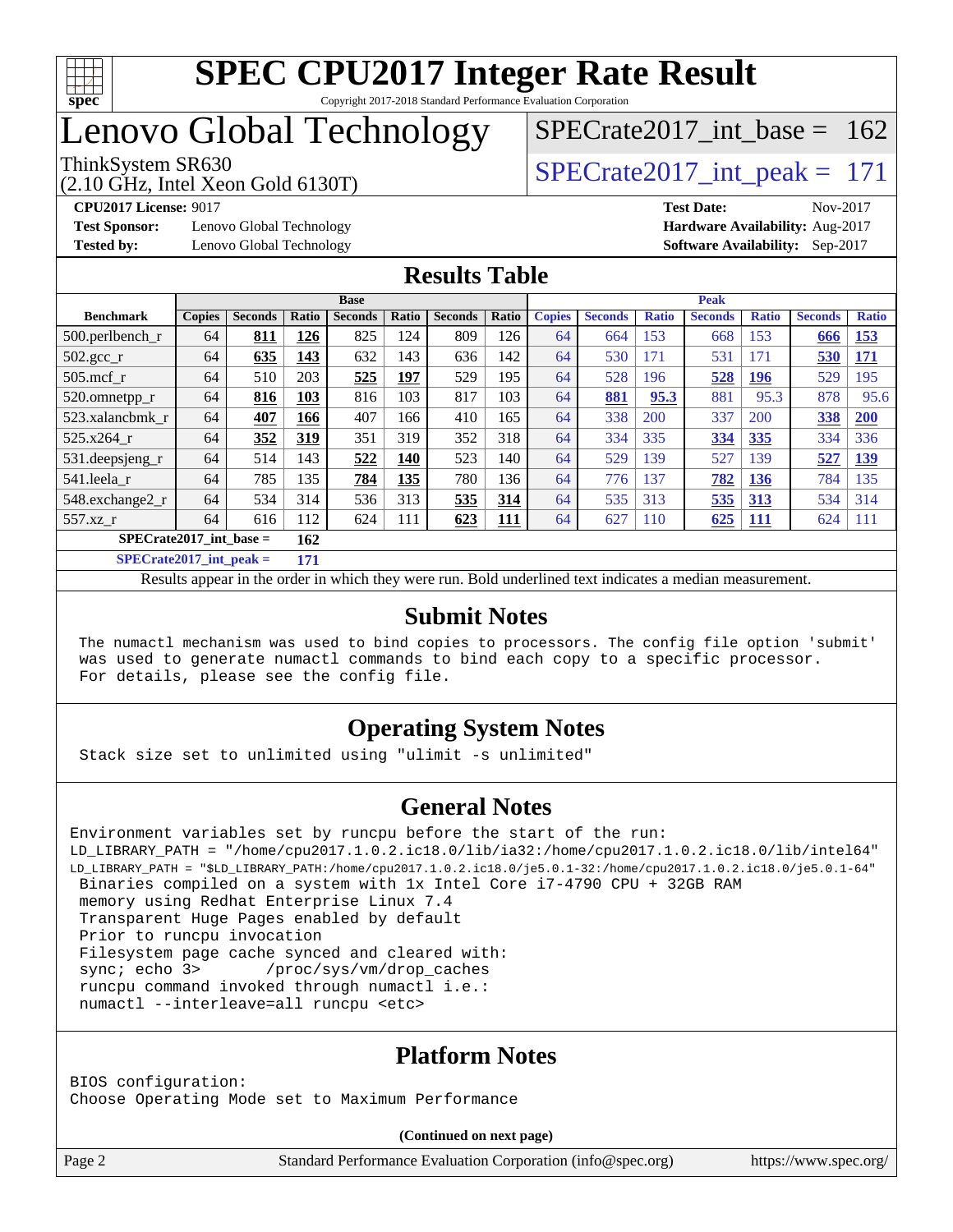

# **[SPEC CPU2017 Integer Rate Result](http://www.spec.org/auto/cpu2017/Docs/result-fields.html#SPECCPU2017IntegerRateResult)**

Copyright 2017-2018 Standard Performance Evaluation Corporation

### Lenovo Global Technology

 $SPECrate2017\_int\_base = 162$ 

(2.10 GHz, Intel Xeon Gold 6130T)

ThinkSystem SR630<br>  $\angle Q$  10 GHz, Intel Year Gold 6130T)

**[Test Sponsor:](http://www.spec.org/auto/cpu2017/Docs/result-fields.html#TestSponsor)** Lenovo Global Technology **[Hardware Availability:](http://www.spec.org/auto/cpu2017/Docs/result-fields.html#HardwareAvailability)** Aug-2017 **[Tested by:](http://www.spec.org/auto/cpu2017/Docs/result-fields.html#Testedby)** Lenovo Global Technology **[Software Availability:](http://www.spec.org/auto/cpu2017/Docs/result-fields.html#SoftwareAvailability)** Sep-2017

**[CPU2017 License:](http://www.spec.org/auto/cpu2017/Docs/result-fields.html#CPU2017License)** 9017 **[Test Date:](http://www.spec.org/auto/cpu2017/Docs/result-fields.html#TestDate)** Nov-2017

#### **[Platform Notes \(Continued\)](http://www.spec.org/auto/cpu2017/Docs/result-fields.html#PlatformNotes)**

Page 3 Standard Performance Evaluation Corporation [\(info@spec.org\)](mailto:info@spec.org) <https://www.spec.org/> SNC set to Enable Hardware Prefetcher set to Disable MONITORMWAIT set to Enable Execute Disable Bit set to Disable Trusted Execution Technology set to Enable Stale AtoS set to Enable LLC Deadline Alloc set to Disable Sysinfo program /home/cpu2017.1.0.2.ic18.0/bin/sysinfo Rev: r5797 of 2017-06-14 96c45e4568ad54c135fd618bcc091c0f running on Cable-8180-SUSE12SP2 Fri Nov 24 17:40:21 2017 SUT (System Under Test) info as seen by some common utilities. For more information on this section, see <https://www.spec.org/cpu2017/Docs/config.html#sysinfo> From /proc/cpuinfo model name : Intel(R) Xeon(R) Gold 6130T CPU @ 2.10GHz 2 "physical id"s (chips) 64 "processors" cores, siblings (Caution: counting these is hw and system dependent. The following excerpts from /proc/cpuinfo might not be reliable. Use with caution.) cpu cores : 16 siblings : 32 physical 0: cores 0 1 2 3 4 5 6 7 8 9 10 11 12 13 14 15 physical 1: cores 0 1 2 3 4 5 6 7 8 9 10 11 12 13 14 15 From lscpu: Architecture: x86\_64 CPU op-mode(s): 32-bit, 64-bit Byte Order: Little Endian  $CPU(s):$  64 On-line CPU(s) list: 0-63 Thread(s) per core: 2 Core(s) per socket: 16 Socket(s): 2 NUMA node(s): 4 Vendor ID: GenuineIntel CPU family: 6 Model: 85 Model name:  $Intel(R)$  Xeon(R) Gold 6130T CPU @ 2.10GHz Stepping: 4 CPU MHz: 2095.071 BogoMIPS: 4190.14 Virtualization: VT-x L1d cache: 32K L1i cache: 32K L2 cache: 1024K **(Continued on next page)**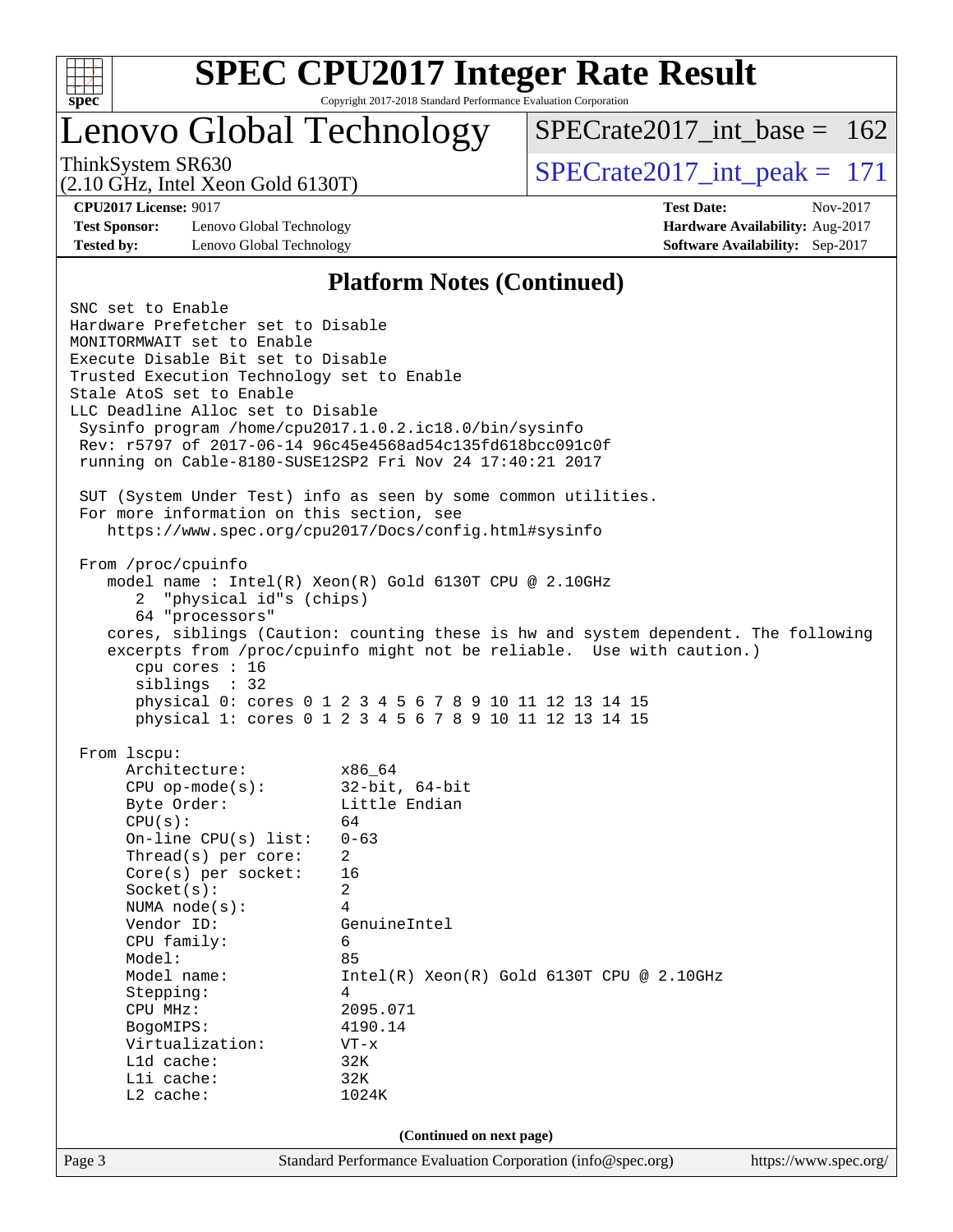

Lenovo Global Technology

ThinkSystem SR630<br>  $(2.10 \text{ GHz. Intel Yoon Gold } 6130 \text{T})$   $\text{SPECrate} 2017\_int\_peak = 171$ 

 $SPECrate2017\_int\_base = 162$ 

#### **[CPU2017 License:](http://www.spec.org/auto/cpu2017/Docs/result-fields.html#CPU2017License)** 9017 **[Test Date:](http://www.spec.org/auto/cpu2017/Docs/result-fields.html#TestDate)** Nov-2017

**[Test Sponsor:](http://www.spec.org/auto/cpu2017/Docs/result-fields.html#TestSponsor)** Lenovo Global Technology **[Hardware Availability:](http://www.spec.org/auto/cpu2017/Docs/result-fields.html#HardwareAvailability)** Aug-2017 **[Tested by:](http://www.spec.org/auto/cpu2017/Docs/result-fields.html#Testedby)** Lenovo Global Technology **[Software Availability:](http://www.spec.org/auto/cpu2017/Docs/result-fields.html#SoftwareAvailability)** Sep-2017

(2.10 GHz, Intel Xeon Gold 6130T)

#### **[Platform Notes \(Continued\)](http://www.spec.org/auto/cpu2017/Docs/result-fields.html#PlatformNotes)**

| $L3$ cache:            | 22528K                                                        |
|------------------------|---------------------------------------------------------------|
| NUMA $node0$ $CPU(s):$ | $0-3.8-11.32-35.40-43$                                        |
| NUMA nodel CPU(s):     | $4 - 7$ , 12 – 15, 36 – 39, 44 – 47                           |
| NUMA $node2$ $CPU(s):$ | 16-19, 24-27, 48-51, 56-59                                    |
| NUMA $node3$ $CPU(s):$ | 20-23, 28-31, 52-55, 60-63                                    |
| Flags:                 | fpu vme de pse tsc msr pae mce cx8 apic sep mtrr pge mca cmov |
|                        |                                                               |

 pat pse36 clflush dts acpi mmx fxsr sse sse2 ss ht tm pbe syscall nx pdpe1gb rdtscp lm constant\_tsc art arch\_perfmon pebs bts rep\_good nopl xtopology nonstop\_tsc aperfmperf eagerfpu pni pclmulqdq dtes64 monitor ds\_cpl vmx smx est tm2 ssse3 sdbg fma cx16 xtpr pdcm pcid dca sse4\_1 sse4\_2 x2apic movbe popcnt tsc\_deadline\_timer aes xsave avx f16c rdrand lahf\_lm abm 3dnowprefetch ida arat epb pln pts dtherm intel\_pt tpr\_shadow vnmi flexpriority ept vpid fsgsbase tsc\_adjust bmi1 hle avx2 smep bmi2 erms invpcid rtm cqm mpx avx512f avx512dq rdseed adx smap clflushopt clwb avx512cd avx512bw avx512vl xsaveopt xsavec xgetbv1 cqm\_llc cqm\_occup\_llc

 /proc/cpuinfo cache data cache size : 22528 KB

 From numactl --hardware WARNING: a numactl 'node' might or might not correspond to a physical chip. available: 4 nodes (0-3) node 0 cpus: 0 1 2 3 8 9 10 11 32 33 34 35 40 41 42 43 node 0 size: 96346 MB node 0 free: 95158 MB node 1 cpus: 4 5 6 7 12 13 14 15 36 37 38 39 44 45 46 47 node 1 size: 96753 MB node 1 free: 96065 MB node 2 cpus: 16 17 18 19 24 25 26 27 48 49 50 51 56 57 58 59 node 2 size: 96753 MB node 2 free: 95983 MB node 3 cpus: 20 21 22 23 28 29 30 31 52 53 54 55 60 61 62 63 node 3 size: 96750 MB node 3 free: 96010 MB node distances: node 0 1 2 3 0: 10 11 21 21 1: 11 10 21 21 2: 21 21 10 11 3: 21 21 11 10 From /proc/meminfo MemTotal: 395882224 kB HugePages\_Total: 0 Hugepagesize: 2048 kB From /etc/\*release\* /etc/\*version\* SuSE-release: **(Continued on next page)**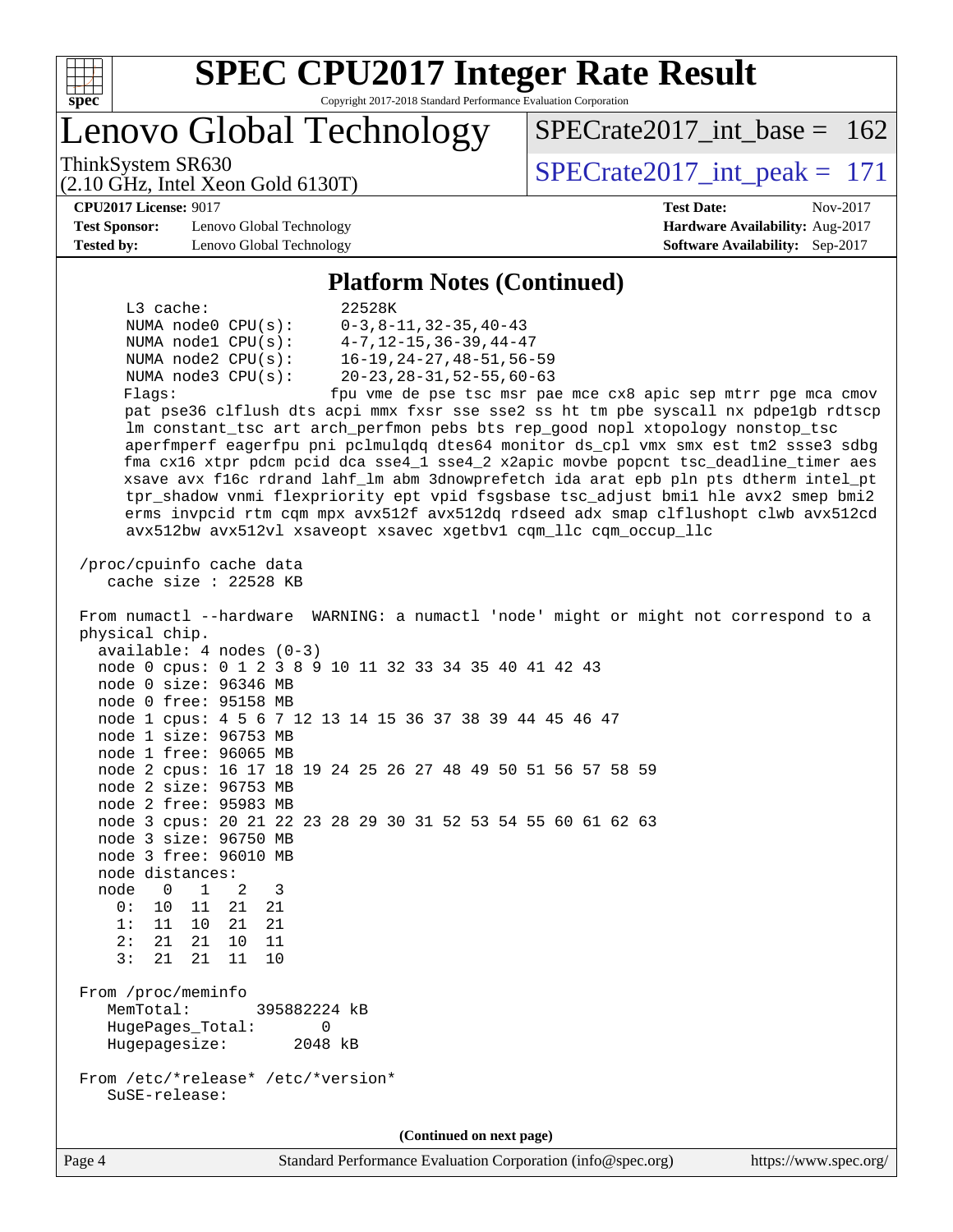

Lenovo Global Technology

ThinkSystem SR630  $SPECrate2017\_int\_peak = 171$ 

[SPECrate2017\\_int\\_base =](http://www.spec.org/auto/cpu2017/Docs/result-fields.html#SPECrate2017intbase) 162

(2.10 GHz, Intel Xeon Gold 6130T)

**[CPU2017 License:](http://www.spec.org/auto/cpu2017/Docs/result-fields.html#CPU2017License)** 9017 **[Test Date:](http://www.spec.org/auto/cpu2017/Docs/result-fields.html#TestDate)** Nov-2017

**[Test Sponsor:](http://www.spec.org/auto/cpu2017/Docs/result-fields.html#TestSponsor)** Lenovo Global Technology **[Hardware Availability:](http://www.spec.org/auto/cpu2017/Docs/result-fields.html#HardwareAvailability)** Aug-2017 **[Tested by:](http://www.spec.org/auto/cpu2017/Docs/result-fields.html#Testedby)** Lenovo Global Technology **[Software Availability:](http://www.spec.org/auto/cpu2017/Docs/result-fields.html#SoftwareAvailability)** Sep-2017

#### **[Platform Notes \(Continued\)](http://www.spec.org/auto/cpu2017/Docs/result-fields.html#PlatformNotes)**

 SUSE Linux Enterprise Server 12 (x86\_64) VERSION = 12 PATCHLEVEL = 2 # This file is deprecated and will be removed in a future service pack or release. # Please check /etc/os-release for details about this release. os-release: NAME="SLES" VERSION="12-SP2" VERSION\_ID="12.2" PRETTY\_NAME="SUSE Linux Enterprise Server 12 SP2" ID="sles" ANSI\_COLOR="0;32" CPE\_NAME="cpe:/o:suse:sles:12:sp2" uname -a: Linux Cable-8180-SUSE12SP2 4.4.21-69-default #1 SMP Tue Oct 25 10:58:20 UTC 2016 (9464f67) x86\_64 x86\_64 x86\_64 GNU/Linux run-level 3 Nov 24 11:31 SPEC is set to: /home/cpu2017.1.0.2.ic18.0 Filesystem Type Size Used Avail Use% Mounted on /dev/sdb3 btrfs 743G 109G 635G 15% /home Additional information from dmidecode follows. WARNING: Use caution when you interpret this section. The 'dmidecode' program reads system data which is "intended to allow hardware to be accurately determined", but the intent may not be met, as there are frequent changes to hardware, firmware, and the "DMTF SMBIOS" standard. BIOS Lenovo -[IVE111I-1.01]- 08/11/2017 Memory: 24x Samsung M393A2K43BB1-CTD 16 GB 2 rank 2666 (End of data from sysinfo program) **[Compiler Version Notes](http://www.spec.org/auto/cpu2017/Docs/result-fields.html#CompilerVersionNotes)** ============================================================================== CC 500.perlbench\_r(base)  $502.\text{gcc_r}$ (base)  $505.\text{mcf_r}$ (base, peak) 525.x264\_r(base, peak) 557.xz\_r(base, peak) ----------------------------------------------------------------------------- icc (ICC) 18.0.0 20170811 Copyright (C) 1985-2017 Intel Corporation. All rights reserved. ------------------------------------------------------------------------------

==============================================================================

CC 500.perlbench  $r(\text{peak})$  502.gcc  $r(\text{peak})$ 

**(Continued on next page)**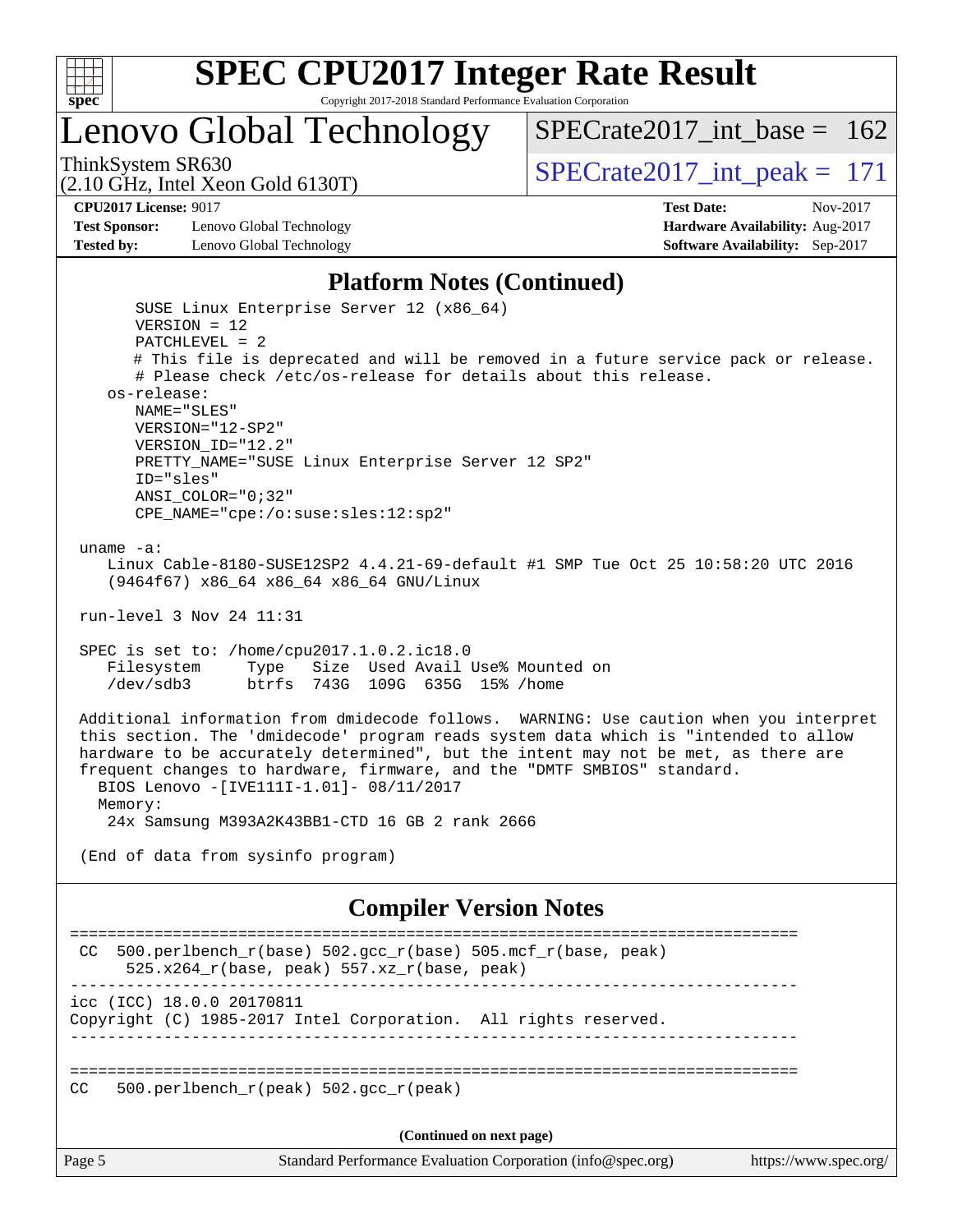

Lenovo Global Technology

ThinkSystem SR630<br>(2.10 GHz, Intel Xeon Gold 6130T)  $\text{SPECrate2017\_int\_peak} = 171$ [SPECrate2017\\_int\\_base =](http://www.spec.org/auto/cpu2017/Docs/result-fields.html#SPECrate2017intbase) 162

(2.10 GHz, Intel Xeon Gold 6130T)

**[Test Sponsor:](http://www.spec.org/auto/cpu2017/Docs/result-fields.html#TestSponsor)** Lenovo Global Technology **[Hardware Availability:](http://www.spec.org/auto/cpu2017/Docs/result-fields.html#HardwareAvailability)** Aug-2017 **[Tested by:](http://www.spec.org/auto/cpu2017/Docs/result-fields.html#Testedby)** Lenovo Global Technology **[Software Availability:](http://www.spec.org/auto/cpu2017/Docs/result-fields.html#SoftwareAvailability)** Sep-2017

**[CPU2017 License:](http://www.spec.org/auto/cpu2017/Docs/result-fields.html#CPU2017License)** 9017 **[Test Date:](http://www.spec.org/auto/cpu2017/Docs/result-fields.html#TestDate)** Nov-2017

### **[Compiler Version Notes \(Continued\)](http://www.spec.org/auto/cpu2017/Docs/result-fields.html#CompilerVersionNotes)**

| icc (ICC) 18.0.0 20170811<br>Copyright (C) 1985-2017 Intel Corporation. All rights reserved.                            |
|-------------------------------------------------------------------------------------------------------------------------|
|                                                                                                                         |
| CXXC 520.omnetpp $r(base)$ 523.xalancbmk $r(base)$ 531.deepsjeng $r(base)$<br>$541.$ leela $r(base)$                    |
| icpc (ICC) 18.0.0 20170811<br>Copyright (C) 1985-2017 Intel Corporation. All rights reserved.                           |
| CXXC 520.omnetpp $r(\text{peak})$ 523.xalancbmk $r(\text{peak})$ 531.deepsjeng $r(\text{peak})$<br>$541.$ leela_r(peak) |
| icpc (ICC) 18.0.0 20170811<br>Copyright (C) 1985-2017 Intel Corporation. All rights reserved.                           |
| FC 548.exchange2 r(base, peak)                                                                                          |
| ifort (IFORT) 18.0.0 20170811<br>Copyright (C) 1985-2017 Intel Corporation. All rights reserved.                        |

### **[Base Compiler Invocation](http://www.spec.org/auto/cpu2017/Docs/result-fields.html#BaseCompilerInvocation)**

[C benchmarks](http://www.spec.org/auto/cpu2017/Docs/result-fields.html#Cbenchmarks): [icc](http://www.spec.org/cpu2017/results/res2017q4/cpu2017-20171128-01190.flags.html#user_CCbase_intel_icc_18.0_66fc1ee009f7361af1fbd72ca7dcefbb700085f36577c54f309893dd4ec40d12360134090235512931783d35fd58c0460139e722d5067c5574d8eaf2b3e37e92)

[C++ benchmarks:](http://www.spec.org/auto/cpu2017/Docs/result-fields.html#CXXbenchmarks) [icpc](http://www.spec.org/cpu2017/results/res2017q4/cpu2017-20171128-01190.flags.html#user_CXXbase_intel_icpc_18.0_c510b6838c7f56d33e37e94d029a35b4a7bccf4766a728ee175e80a419847e808290a9b78be685c44ab727ea267ec2f070ec5dc83b407c0218cded6866a35d07)

[Fortran benchmarks](http://www.spec.org/auto/cpu2017/Docs/result-fields.html#Fortranbenchmarks): [ifort](http://www.spec.org/cpu2017/results/res2017q4/cpu2017-20171128-01190.flags.html#user_FCbase_intel_ifort_18.0_8111460550e3ca792625aed983ce982f94888b8b503583aa7ba2b8303487b4d8a21a13e7191a45c5fd58ff318f48f9492884d4413fa793fd88dd292cad7027ca)

### **[Base Portability Flags](http://www.spec.org/auto/cpu2017/Docs/result-fields.html#BasePortabilityFlags)**

 500.perlbench\_r: [-DSPEC\\_LP64](http://www.spec.org/cpu2017/results/res2017q4/cpu2017-20171128-01190.flags.html#b500.perlbench_r_basePORTABILITY_DSPEC_LP64) [-DSPEC\\_LINUX\\_X64](http://www.spec.org/cpu2017/results/res2017q4/cpu2017-20171128-01190.flags.html#b500.perlbench_r_baseCPORTABILITY_DSPEC_LINUX_X64) 502.gcc\_r: [-DSPEC\\_LP64](http://www.spec.org/cpu2017/results/res2017q4/cpu2017-20171128-01190.flags.html#suite_basePORTABILITY502_gcc_r_DSPEC_LP64)

**(Continued on next page)**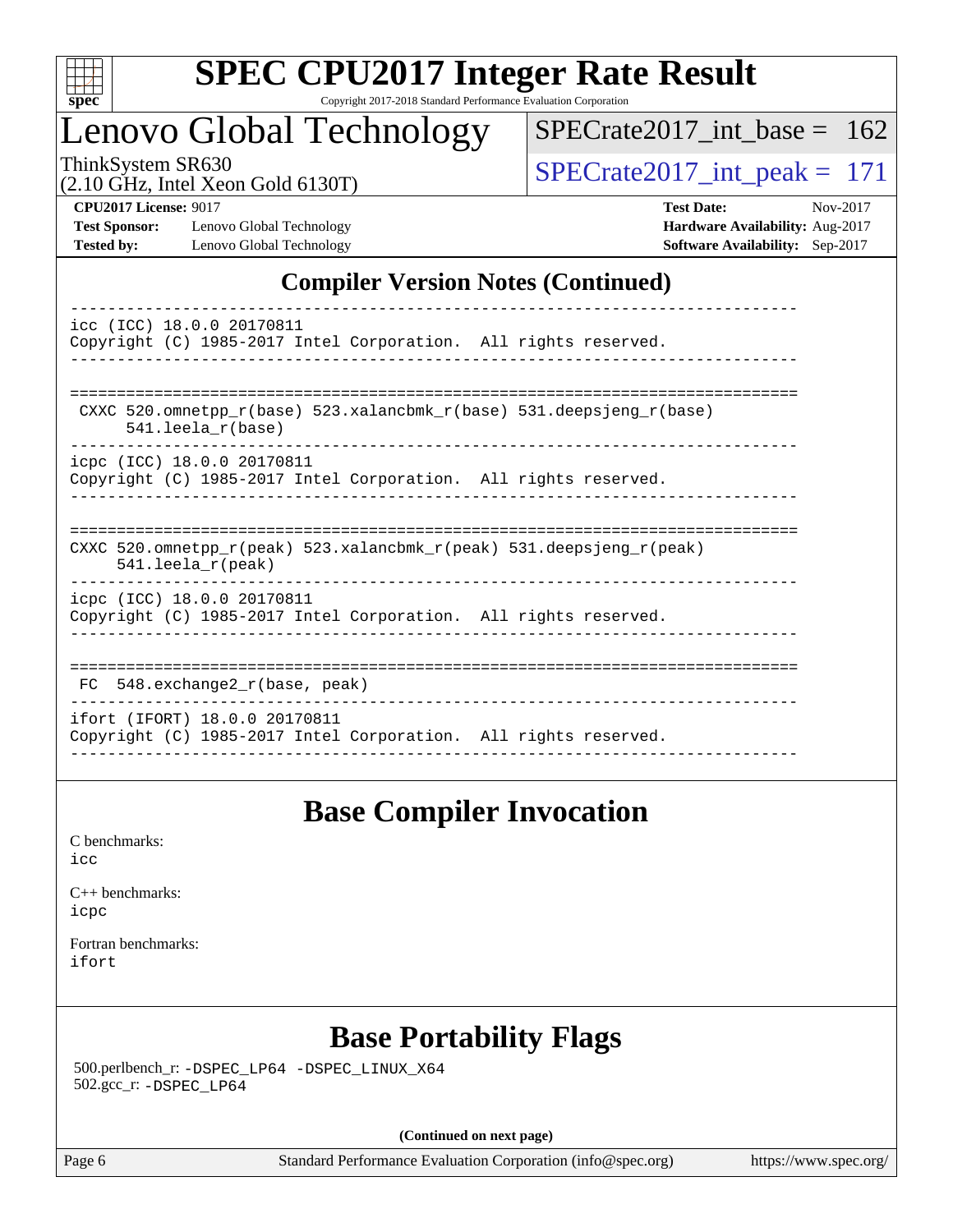

### Lenovo Global Technology

 $SPECrate2017\_int\_base = 162$ 

(2.10 GHz, Intel Xeon Gold 6130T)

ThinkSystem SR630<br>  $(2.10 \text{ GHz})$  Intel Year Gold 6130T)

**[Test Sponsor:](http://www.spec.org/auto/cpu2017/Docs/result-fields.html#TestSponsor)** Lenovo Global Technology **[Hardware Availability:](http://www.spec.org/auto/cpu2017/Docs/result-fields.html#HardwareAvailability)** Aug-2017 **[Tested by:](http://www.spec.org/auto/cpu2017/Docs/result-fields.html#Testedby)** Lenovo Global Technology **[Software Availability:](http://www.spec.org/auto/cpu2017/Docs/result-fields.html#SoftwareAvailability)** Sep-2017

**[CPU2017 License:](http://www.spec.org/auto/cpu2017/Docs/result-fields.html#CPU2017License)** 9017 **[Test Date:](http://www.spec.org/auto/cpu2017/Docs/result-fields.html#TestDate)** Nov-2017

### **[Base Portability Flags \(Continued\)](http://www.spec.org/auto/cpu2017/Docs/result-fields.html#BasePortabilityFlags)**

 505.mcf\_r: [-DSPEC\\_LP64](http://www.spec.org/cpu2017/results/res2017q4/cpu2017-20171128-01190.flags.html#suite_basePORTABILITY505_mcf_r_DSPEC_LP64) 520.omnetpp\_r: [-DSPEC\\_LP64](http://www.spec.org/cpu2017/results/res2017q4/cpu2017-20171128-01190.flags.html#suite_basePORTABILITY520_omnetpp_r_DSPEC_LP64) 523.xalancbmk\_r: [-DSPEC\\_LP64](http://www.spec.org/cpu2017/results/res2017q4/cpu2017-20171128-01190.flags.html#suite_basePORTABILITY523_xalancbmk_r_DSPEC_LP64) [-DSPEC\\_LINUX](http://www.spec.org/cpu2017/results/res2017q4/cpu2017-20171128-01190.flags.html#b523.xalancbmk_r_baseCXXPORTABILITY_DSPEC_LINUX) 525.x264\_r: [-DSPEC\\_LP64](http://www.spec.org/cpu2017/results/res2017q4/cpu2017-20171128-01190.flags.html#suite_basePORTABILITY525_x264_r_DSPEC_LP64) 531.deepsjeng\_r: [-DSPEC\\_LP64](http://www.spec.org/cpu2017/results/res2017q4/cpu2017-20171128-01190.flags.html#suite_basePORTABILITY531_deepsjeng_r_DSPEC_LP64) 541.leela\_r: [-DSPEC\\_LP64](http://www.spec.org/cpu2017/results/res2017q4/cpu2017-20171128-01190.flags.html#suite_basePORTABILITY541_leela_r_DSPEC_LP64) 548.exchange2\_r: [-DSPEC\\_LP64](http://www.spec.org/cpu2017/results/res2017q4/cpu2017-20171128-01190.flags.html#suite_basePORTABILITY548_exchange2_r_DSPEC_LP64) 557.xz\_r: [-DSPEC\\_LP64](http://www.spec.org/cpu2017/results/res2017q4/cpu2017-20171128-01190.flags.html#suite_basePORTABILITY557_xz_r_DSPEC_LP64)

### **[Base Optimization Flags](http://www.spec.org/auto/cpu2017/Docs/result-fields.html#BaseOptimizationFlags)**

[C benchmarks](http://www.spec.org/auto/cpu2017/Docs/result-fields.html#Cbenchmarks):

[-Wl,-z,muldefs](http://www.spec.org/cpu2017/results/res2017q4/cpu2017-20171128-01190.flags.html#user_CCbase_link_force_multiple1_b4cbdb97b34bdee9ceefcfe54f4c8ea74255f0b02a4b23e853cdb0e18eb4525ac79b5a88067c842dd0ee6996c24547a27a4b99331201badda8798ef8a743f577) [-xCORE-AVX512](http://www.spec.org/cpu2017/results/res2017q4/cpu2017-20171128-01190.flags.html#user_CCbase_f-xCORE-AVX512) [-ipo](http://www.spec.org/cpu2017/results/res2017q4/cpu2017-20171128-01190.flags.html#user_CCbase_f-ipo) [-O3](http://www.spec.org/cpu2017/results/res2017q4/cpu2017-20171128-01190.flags.html#user_CCbase_f-O3) [-no-prec-div](http://www.spec.org/cpu2017/results/res2017q4/cpu2017-20171128-01190.flags.html#user_CCbase_f-no-prec-div) [-qopt-mem-layout-trans=3](http://www.spec.org/cpu2017/results/res2017q4/cpu2017-20171128-01190.flags.html#user_CCbase_f-qopt-mem-layout-trans_de80db37974c74b1f0e20d883f0b675c88c3b01e9d123adea9b28688d64333345fb62bc4a798493513fdb68f60282f9a726aa07f478b2f7113531aecce732043) [-L/usr/local/je5.0.1-64/lib](http://www.spec.org/cpu2017/results/res2017q4/cpu2017-20171128-01190.flags.html#user_CCbase_jemalloc_link_path64_4b10a636b7bce113509b17f3bd0d6226c5fb2346b9178c2d0232c14f04ab830f976640479e5c33dc2bcbbdad86ecfb6634cbbd4418746f06f368b512fced5394) [-ljemalloc](http://www.spec.org/cpu2017/results/res2017q4/cpu2017-20171128-01190.flags.html#user_CCbase_jemalloc_link_lib_d1249b907c500fa1c0672f44f562e3d0f79738ae9e3c4a9c376d49f265a04b9c99b167ecedbf6711b3085be911c67ff61f150a17b3472be731631ba4d0471706)

[C++ benchmarks:](http://www.spec.org/auto/cpu2017/Docs/result-fields.html#CXXbenchmarks)

[-Wl,-z,muldefs](http://www.spec.org/cpu2017/results/res2017q4/cpu2017-20171128-01190.flags.html#user_CXXbase_link_force_multiple1_b4cbdb97b34bdee9ceefcfe54f4c8ea74255f0b02a4b23e853cdb0e18eb4525ac79b5a88067c842dd0ee6996c24547a27a4b99331201badda8798ef8a743f577) [-xCORE-AVX512](http://www.spec.org/cpu2017/results/res2017q4/cpu2017-20171128-01190.flags.html#user_CXXbase_f-xCORE-AVX512) [-ipo](http://www.spec.org/cpu2017/results/res2017q4/cpu2017-20171128-01190.flags.html#user_CXXbase_f-ipo) [-O3](http://www.spec.org/cpu2017/results/res2017q4/cpu2017-20171128-01190.flags.html#user_CXXbase_f-O3) [-no-prec-div](http://www.spec.org/cpu2017/results/res2017q4/cpu2017-20171128-01190.flags.html#user_CXXbase_f-no-prec-div) [-qopt-mem-layout-trans=3](http://www.spec.org/cpu2017/results/res2017q4/cpu2017-20171128-01190.flags.html#user_CXXbase_f-qopt-mem-layout-trans_de80db37974c74b1f0e20d883f0b675c88c3b01e9d123adea9b28688d64333345fb62bc4a798493513fdb68f60282f9a726aa07f478b2f7113531aecce732043) [-L/usr/local/je5.0.1-64/lib](http://www.spec.org/cpu2017/results/res2017q4/cpu2017-20171128-01190.flags.html#user_CXXbase_jemalloc_link_path64_4b10a636b7bce113509b17f3bd0d6226c5fb2346b9178c2d0232c14f04ab830f976640479e5c33dc2bcbbdad86ecfb6634cbbd4418746f06f368b512fced5394) [-ljemalloc](http://www.spec.org/cpu2017/results/res2017q4/cpu2017-20171128-01190.flags.html#user_CXXbase_jemalloc_link_lib_d1249b907c500fa1c0672f44f562e3d0f79738ae9e3c4a9c376d49f265a04b9c99b167ecedbf6711b3085be911c67ff61f150a17b3472be731631ba4d0471706)

#### [Fortran benchmarks](http://www.spec.org/auto/cpu2017/Docs/result-fields.html#Fortranbenchmarks):

[-Wl,-z,muldefs](http://www.spec.org/cpu2017/results/res2017q4/cpu2017-20171128-01190.flags.html#user_FCbase_link_force_multiple1_b4cbdb97b34bdee9ceefcfe54f4c8ea74255f0b02a4b23e853cdb0e18eb4525ac79b5a88067c842dd0ee6996c24547a27a4b99331201badda8798ef8a743f577) [-xCORE-AVX512](http://www.spec.org/cpu2017/results/res2017q4/cpu2017-20171128-01190.flags.html#user_FCbase_f-xCORE-AVX512) [-ipo](http://www.spec.org/cpu2017/results/res2017q4/cpu2017-20171128-01190.flags.html#user_FCbase_f-ipo) [-O3](http://www.spec.org/cpu2017/results/res2017q4/cpu2017-20171128-01190.flags.html#user_FCbase_f-O3) [-no-prec-div](http://www.spec.org/cpu2017/results/res2017q4/cpu2017-20171128-01190.flags.html#user_FCbase_f-no-prec-div) [-qopt-mem-layout-trans=3](http://www.spec.org/cpu2017/results/res2017q4/cpu2017-20171128-01190.flags.html#user_FCbase_f-qopt-mem-layout-trans_de80db37974c74b1f0e20d883f0b675c88c3b01e9d123adea9b28688d64333345fb62bc4a798493513fdb68f60282f9a726aa07f478b2f7113531aecce732043) [-nostandard-realloc-lhs](http://www.spec.org/cpu2017/results/res2017q4/cpu2017-20171128-01190.flags.html#user_FCbase_f_2003_std_realloc_82b4557e90729c0f113870c07e44d33d6f5a304b4f63d4c15d2d0f1fab99f5daaed73bdb9275d9ae411527f28b936061aa8b9c8f2d63842963b95c9dd6426b8a) [-align array32byte](http://www.spec.org/cpu2017/results/res2017q4/cpu2017-20171128-01190.flags.html#user_FCbase_align_array32byte_b982fe038af199962ba9a80c053b8342c548c85b40b8e86eb3cc33dee0d7986a4af373ac2d51c3f7cf710a18d62fdce2948f201cd044323541f22fc0fffc51b6) [-L/usr/local/je5.0.1-64/lib](http://www.spec.org/cpu2017/results/res2017q4/cpu2017-20171128-01190.flags.html#user_FCbase_jemalloc_link_path64_4b10a636b7bce113509b17f3bd0d6226c5fb2346b9178c2d0232c14f04ab830f976640479e5c33dc2bcbbdad86ecfb6634cbbd4418746f06f368b512fced5394) [-ljemalloc](http://www.spec.org/cpu2017/results/res2017q4/cpu2017-20171128-01190.flags.html#user_FCbase_jemalloc_link_lib_d1249b907c500fa1c0672f44f562e3d0f79738ae9e3c4a9c376d49f265a04b9c99b167ecedbf6711b3085be911c67ff61f150a17b3472be731631ba4d0471706)

### **[Base Other Flags](http://www.spec.org/auto/cpu2017/Docs/result-fields.html#BaseOtherFlags)**

[C benchmarks](http://www.spec.org/auto/cpu2017/Docs/result-fields.html#Cbenchmarks):  $-m64 - std= c11$  $-m64 - std= c11$ 

[C++ benchmarks:](http://www.spec.org/auto/cpu2017/Docs/result-fields.html#CXXbenchmarks) [-m64](http://www.spec.org/cpu2017/results/res2017q4/cpu2017-20171128-01190.flags.html#user_CXXbase_intel_intel64_18.0_af43caccfc8ded86e7699f2159af6efc7655f51387b94da716254467f3c01020a5059329e2569e4053f409e7c9202a7efc638f7a6d1ffb3f52dea4a3e31d82ab)

[Fortran benchmarks](http://www.spec.org/auto/cpu2017/Docs/result-fields.html#Fortranbenchmarks): [-m64](http://www.spec.org/cpu2017/results/res2017q4/cpu2017-20171128-01190.flags.html#user_FCbase_intel_intel64_18.0_af43caccfc8ded86e7699f2159af6efc7655f51387b94da716254467f3c01020a5059329e2569e4053f409e7c9202a7efc638f7a6d1ffb3f52dea4a3e31d82ab)

### **[Peak Compiler Invocation](http://www.spec.org/auto/cpu2017/Docs/result-fields.html#PeakCompilerInvocation)**

[C benchmarks](http://www.spec.org/auto/cpu2017/Docs/result-fields.html#Cbenchmarks):

[icc](http://www.spec.org/cpu2017/results/res2017q4/cpu2017-20171128-01190.flags.html#user_CCpeak_intel_icc_18.0_66fc1ee009f7361af1fbd72ca7dcefbb700085f36577c54f309893dd4ec40d12360134090235512931783d35fd58c0460139e722d5067c5574d8eaf2b3e37e92)

**(Continued on next page)**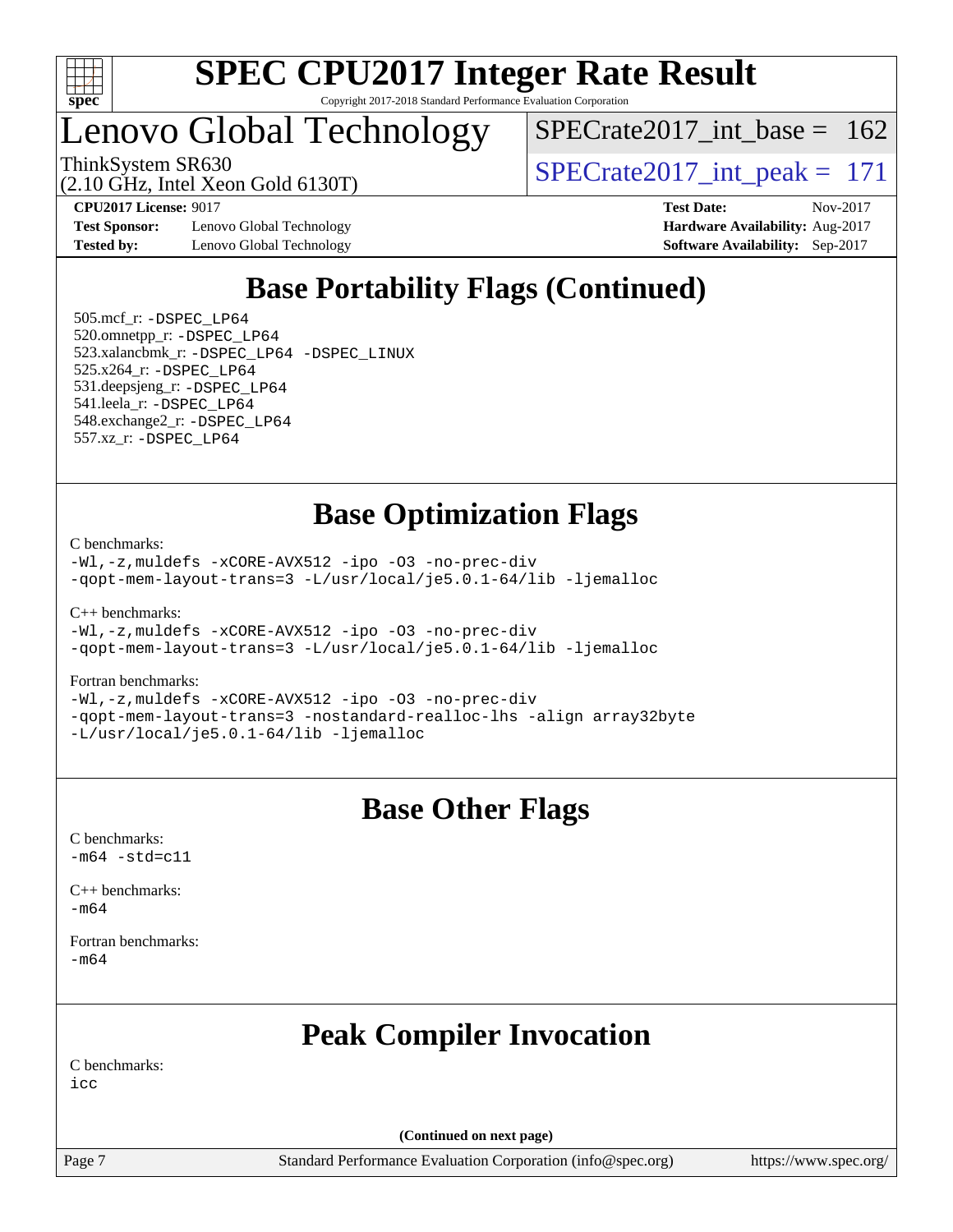

### Lenovo Global Technology

 $SPECrate2017\_int\_base = 162$ 

(2.10 GHz, Intel Xeon Gold 6130T)

ThinkSystem SR630<br>  $\angle Q$  10 GHz, Intel Year Gold 6130T)

**[Test Sponsor:](http://www.spec.org/auto/cpu2017/Docs/result-fields.html#TestSponsor)** Lenovo Global Technology **[Hardware Availability:](http://www.spec.org/auto/cpu2017/Docs/result-fields.html#HardwareAvailability)** Aug-2017 **[Tested by:](http://www.spec.org/auto/cpu2017/Docs/result-fields.html#Testedby)** Lenovo Global Technology **[Software Availability:](http://www.spec.org/auto/cpu2017/Docs/result-fields.html#SoftwareAvailability)** Sep-2017

**[CPU2017 License:](http://www.spec.org/auto/cpu2017/Docs/result-fields.html#CPU2017License)** 9017 **[Test Date:](http://www.spec.org/auto/cpu2017/Docs/result-fields.html#TestDate)** Nov-2017

### **[Peak Compiler Invocation \(Continued\)](http://www.spec.org/auto/cpu2017/Docs/result-fields.html#PeakCompilerInvocation)**

[C++ benchmarks:](http://www.spec.org/auto/cpu2017/Docs/result-fields.html#CXXbenchmarks) [icpc](http://www.spec.org/cpu2017/results/res2017q4/cpu2017-20171128-01190.flags.html#user_CXXpeak_intel_icpc_18.0_c510b6838c7f56d33e37e94d029a35b4a7bccf4766a728ee175e80a419847e808290a9b78be685c44ab727ea267ec2f070ec5dc83b407c0218cded6866a35d07)

[Fortran benchmarks](http://www.spec.org/auto/cpu2017/Docs/result-fields.html#Fortranbenchmarks): [ifort](http://www.spec.org/cpu2017/results/res2017q4/cpu2017-20171128-01190.flags.html#user_FCpeak_intel_ifort_18.0_8111460550e3ca792625aed983ce982f94888b8b503583aa7ba2b8303487b4d8a21a13e7191a45c5fd58ff318f48f9492884d4413fa793fd88dd292cad7027ca)

### **[Peak Portability Flags](http://www.spec.org/auto/cpu2017/Docs/result-fields.html#PeakPortabilityFlags)**

 500.perlbench\_r: [-DSPEC\\_LP64](http://www.spec.org/cpu2017/results/res2017q4/cpu2017-20171128-01190.flags.html#b500.perlbench_r_peakPORTABILITY_DSPEC_LP64) [-DSPEC\\_LINUX\\_X64](http://www.spec.org/cpu2017/results/res2017q4/cpu2017-20171128-01190.flags.html#b500.perlbench_r_peakCPORTABILITY_DSPEC_LINUX_X64) 502.gcc\_r: [-D\\_FILE\\_OFFSET\\_BITS=64](http://www.spec.org/cpu2017/results/res2017q4/cpu2017-20171128-01190.flags.html#user_peakPORTABILITY502_gcc_r_file_offset_bits_64_5ae949a99b284ddf4e95728d47cb0843d81b2eb0e18bdfe74bbf0f61d0b064f4bda2f10ea5eb90e1dcab0e84dbc592acfc5018bc955c18609f94ddb8d550002c) 505.mcf\_r: [-DSPEC\\_LP64](http://www.spec.org/cpu2017/results/res2017q4/cpu2017-20171128-01190.flags.html#suite_peakPORTABILITY505_mcf_r_DSPEC_LP64) 520.omnetpp\_r: [-DSPEC\\_LP64](http://www.spec.org/cpu2017/results/res2017q4/cpu2017-20171128-01190.flags.html#suite_peakPORTABILITY520_omnetpp_r_DSPEC_LP64) 523.xalancbmk\_r: [-D\\_FILE\\_OFFSET\\_BITS=64](http://www.spec.org/cpu2017/results/res2017q4/cpu2017-20171128-01190.flags.html#user_peakPORTABILITY523_xalancbmk_r_file_offset_bits_64_5ae949a99b284ddf4e95728d47cb0843d81b2eb0e18bdfe74bbf0f61d0b064f4bda2f10ea5eb90e1dcab0e84dbc592acfc5018bc955c18609f94ddb8d550002c) [-DSPEC\\_LINUX](http://www.spec.org/cpu2017/results/res2017q4/cpu2017-20171128-01190.flags.html#b523.xalancbmk_r_peakCXXPORTABILITY_DSPEC_LINUX) 525.x264\_r: [-DSPEC\\_LP64](http://www.spec.org/cpu2017/results/res2017q4/cpu2017-20171128-01190.flags.html#suite_peakPORTABILITY525_x264_r_DSPEC_LP64) 531.deepsjeng\_r: [-DSPEC\\_LP64](http://www.spec.org/cpu2017/results/res2017q4/cpu2017-20171128-01190.flags.html#suite_peakPORTABILITY531_deepsjeng_r_DSPEC_LP64) 541.leela\_r: [-DSPEC\\_LP64](http://www.spec.org/cpu2017/results/res2017q4/cpu2017-20171128-01190.flags.html#suite_peakPORTABILITY541_leela_r_DSPEC_LP64) 548.exchange2\_r: [-DSPEC\\_LP64](http://www.spec.org/cpu2017/results/res2017q4/cpu2017-20171128-01190.flags.html#suite_peakPORTABILITY548_exchange2_r_DSPEC_LP64) 557.xz\_r: [-DSPEC\\_LP64](http://www.spec.org/cpu2017/results/res2017q4/cpu2017-20171128-01190.flags.html#suite_peakPORTABILITY557_xz_r_DSPEC_LP64)

### **[Peak Optimization Flags](http://www.spec.org/auto/cpu2017/Docs/result-fields.html#PeakOptimizationFlags)**

[C benchmarks](http://www.spec.org/auto/cpu2017/Docs/result-fields.html#Cbenchmarks):

 500.perlbench\_r: [-Wl,-z,muldefs](http://www.spec.org/cpu2017/results/res2017q4/cpu2017-20171128-01190.flags.html#user_peakEXTRA_LDFLAGS500_perlbench_r_link_force_multiple1_b4cbdb97b34bdee9ceefcfe54f4c8ea74255f0b02a4b23e853cdb0e18eb4525ac79b5a88067c842dd0ee6996c24547a27a4b99331201badda8798ef8a743f577) [-prof-gen](http://www.spec.org/cpu2017/results/res2017q4/cpu2017-20171128-01190.flags.html#user_peakPASS1_CFLAGSPASS1_LDFLAGS500_perlbench_r_prof_gen_5aa4926d6013ddb2a31985c654b3eb18169fc0c6952a63635c234f711e6e63dd76e94ad52365559451ec499a2cdb89e4dc58ba4c67ef54ca681ffbe1461d6b36)(pass 1) [-prof-use](http://www.spec.org/cpu2017/results/res2017q4/cpu2017-20171128-01190.flags.html#user_peakPASS2_CFLAGSPASS2_LDFLAGS500_perlbench_r_prof_use_1a21ceae95f36a2b53c25747139a6c16ca95bd9def2a207b4f0849963b97e94f5260e30a0c64f4bb623698870e679ca08317ef8150905d41bd88c6f78df73f19)(pass 2) [-ipo](http://www.spec.org/cpu2017/results/res2017q4/cpu2017-20171128-01190.flags.html#user_peakPASS1_COPTIMIZEPASS2_COPTIMIZE500_perlbench_r_f-ipo) [-xCORE-AVX512](http://www.spec.org/cpu2017/results/res2017q4/cpu2017-20171128-01190.flags.html#user_peakPASS2_COPTIMIZE500_perlbench_r_f-xCORE-AVX512) [-O3](http://www.spec.org/cpu2017/results/res2017q4/cpu2017-20171128-01190.flags.html#user_peakPASS1_COPTIMIZEPASS2_COPTIMIZE500_perlbench_r_f-O3) [-no-prec-div](http://www.spec.org/cpu2017/results/res2017q4/cpu2017-20171128-01190.flags.html#user_peakPASS1_COPTIMIZEPASS2_COPTIMIZE500_perlbench_r_f-no-prec-div) [-qopt-mem-layout-trans=3](http://www.spec.org/cpu2017/results/res2017q4/cpu2017-20171128-01190.flags.html#user_peakPASS1_COPTIMIZEPASS2_COPTIMIZE500_perlbench_r_f-qopt-mem-layout-trans_de80db37974c74b1f0e20d883f0b675c88c3b01e9d123adea9b28688d64333345fb62bc4a798493513fdb68f60282f9a726aa07f478b2f7113531aecce732043) [-fno-strict-overflow](http://www.spec.org/cpu2017/results/res2017q4/cpu2017-20171128-01190.flags.html#user_peakEXTRA_OPTIMIZE500_perlbench_r_f-fno-strict-overflow) [-L/usr/local/je5.0.1-64/lib](http://www.spec.org/cpu2017/results/res2017q4/cpu2017-20171128-01190.flags.html#user_peakEXTRA_LIBS500_perlbench_r_jemalloc_link_path64_4b10a636b7bce113509b17f3bd0d6226c5fb2346b9178c2d0232c14f04ab830f976640479e5c33dc2bcbbdad86ecfb6634cbbd4418746f06f368b512fced5394) [-ljemalloc](http://www.spec.org/cpu2017/results/res2017q4/cpu2017-20171128-01190.flags.html#user_peakEXTRA_LIBS500_perlbench_r_jemalloc_link_lib_d1249b907c500fa1c0672f44f562e3d0f79738ae9e3c4a9c376d49f265a04b9c99b167ecedbf6711b3085be911c67ff61f150a17b3472be731631ba4d0471706) 502.gcc\_r: [-L/opt/intel/compilers\\_and\\_libraries\\_2018/linux/lib/ia32](http://www.spec.org/cpu2017/results/res2017q4/cpu2017-20171128-01190.flags.html#user_peakCCLD502_gcc_r_Enable-32bit-runtime_af243bdb1d79e4c7a4f720bf8275e627de2ecd461de63307bc14cef0633fde3cd7bb2facb32dcc8be9566045fb55d40ce2b72b725f73827aa7833441b71b9343) [-Wl,-z,muldefs](http://www.spec.org/cpu2017/results/res2017q4/cpu2017-20171128-01190.flags.html#user_peakEXTRA_LDFLAGS502_gcc_r_link_force_multiple1_b4cbdb97b34bdee9ceefcfe54f4c8ea74255f0b02a4b23e853cdb0e18eb4525ac79b5a88067c842dd0ee6996c24547a27a4b99331201badda8798ef8a743f577) [-prof-gen](http://www.spec.org/cpu2017/results/res2017q4/cpu2017-20171128-01190.flags.html#user_peakPASS1_CFLAGSPASS1_LDFLAGS502_gcc_r_prof_gen_5aa4926d6013ddb2a31985c654b3eb18169fc0c6952a63635c234f711e6e63dd76e94ad52365559451ec499a2cdb89e4dc58ba4c67ef54ca681ffbe1461d6b36)(pass 1) [-prof-use](http://www.spec.org/cpu2017/results/res2017q4/cpu2017-20171128-01190.flags.html#user_peakPASS2_CFLAGSPASS2_LDFLAGS502_gcc_r_prof_use_1a21ceae95f36a2b53c25747139a6c16ca95bd9def2a207b4f0849963b97e94f5260e30a0c64f4bb623698870e679ca08317ef8150905d41bd88c6f78df73f19)(pass 2) [-ipo](http://www.spec.org/cpu2017/results/res2017q4/cpu2017-20171128-01190.flags.html#user_peakPASS1_COPTIMIZEPASS2_COPTIMIZE502_gcc_r_f-ipo) [-xCORE-AVX512](http://www.spec.org/cpu2017/results/res2017q4/cpu2017-20171128-01190.flags.html#user_peakPASS2_COPTIMIZE502_gcc_r_f-xCORE-AVX512) [-O3](http://www.spec.org/cpu2017/results/res2017q4/cpu2017-20171128-01190.flags.html#user_peakPASS1_COPTIMIZEPASS2_COPTIMIZE502_gcc_r_f-O3) [-no-prec-div](http://www.spec.org/cpu2017/results/res2017q4/cpu2017-20171128-01190.flags.html#user_peakPASS1_COPTIMIZEPASS2_COPTIMIZE502_gcc_r_f-no-prec-div) [-qopt-mem-layout-trans=3](http://www.spec.org/cpu2017/results/res2017q4/cpu2017-20171128-01190.flags.html#user_peakPASS1_COPTIMIZEPASS2_COPTIMIZE502_gcc_r_f-qopt-mem-layout-trans_de80db37974c74b1f0e20d883f0b675c88c3b01e9d123adea9b28688d64333345fb62bc4a798493513fdb68f60282f9a726aa07f478b2f7113531aecce732043) [-L/usr/local/je5.0.1-32/lib](http://www.spec.org/cpu2017/results/res2017q4/cpu2017-20171128-01190.flags.html#user_peakEXTRA_LIBS502_gcc_r_jemalloc_link_path32_e29f22e8e6c17053bbc6a0971f5a9c01a601a06bb1a59df2084b77a2fe0a2995b64fd4256feaeea39eeba3aae142e96e2b2b0a28974019c0c0c88139a84f900a) [-ljemalloc](http://www.spec.org/cpu2017/results/res2017q4/cpu2017-20171128-01190.flags.html#user_peakEXTRA_LIBS502_gcc_r_jemalloc_link_lib_d1249b907c500fa1c0672f44f562e3d0f79738ae9e3c4a9c376d49f265a04b9c99b167ecedbf6711b3085be911c67ff61f150a17b3472be731631ba4d0471706) 505.mcf\_r: [-Wl,-z,muldefs](http://www.spec.org/cpu2017/results/res2017q4/cpu2017-20171128-01190.flags.html#user_peakEXTRA_LDFLAGS505_mcf_r_link_force_multiple1_b4cbdb97b34bdee9ceefcfe54f4c8ea74255f0b02a4b23e853cdb0e18eb4525ac79b5a88067c842dd0ee6996c24547a27a4b99331201badda8798ef8a743f577) [-xCORE-AVX512](http://www.spec.org/cpu2017/results/res2017q4/cpu2017-20171128-01190.flags.html#user_peakCOPTIMIZE505_mcf_r_f-xCORE-AVX512) [-ipo](http://www.spec.org/cpu2017/results/res2017q4/cpu2017-20171128-01190.flags.html#user_peakCOPTIMIZE505_mcf_r_f-ipo) [-O3](http://www.spec.org/cpu2017/results/res2017q4/cpu2017-20171128-01190.flags.html#user_peakCOPTIMIZE505_mcf_r_f-O3) [-no-prec-div](http://www.spec.org/cpu2017/results/res2017q4/cpu2017-20171128-01190.flags.html#user_peakCOPTIMIZE505_mcf_r_f-no-prec-div) [-qopt-mem-layout-trans=3](http://www.spec.org/cpu2017/results/res2017q4/cpu2017-20171128-01190.flags.html#user_peakCOPTIMIZE505_mcf_r_f-qopt-mem-layout-trans_de80db37974c74b1f0e20d883f0b675c88c3b01e9d123adea9b28688d64333345fb62bc4a798493513fdb68f60282f9a726aa07f478b2f7113531aecce732043) [-L/usr/local/je5.0.1-64/lib](http://www.spec.org/cpu2017/results/res2017q4/cpu2017-20171128-01190.flags.html#user_peakEXTRA_LIBS505_mcf_r_jemalloc_link_path64_4b10a636b7bce113509b17f3bd0d6226c5fb2346b9178c2d0232c14f04ab830f976640479e5c33dc2bcbbdad86ecfb6634cbbd4418746f06f368b512fced5394) [-ljemalloc](http://www.spec.org/cpu2017/results/res2017q4/cpu2017-20171128-01190.flags.html#user_peakEXTRA_LIBS505_mcf_r_jemalloc_link_lib_d1249b907c500fa1c0672f44f562e3d0f79738ae9e3c4a9c376d49f265a04b9c99b167ecedbf6711b3085be911c67ff61f150a17b3472be731631ba4d0471706) 525.x264\_r: [-Wl,-z,muldefs](http://www.spec.org/cpu2017/results/res2017q4/cpu2017-20171128-01190.flags.html#user_peakEXTRA_LDFLAGS525_x264_r_link_force_multiple1_b4cbdb97b34bdee9ceefcfe54f4c8ea74255f0b02a4b23e853cdb0e18eb4525ac79b5a88067c842dd0ee6996c24547a27a4b99331201badda8798ef8a743f577) [-xCORE-AVX512](http://www.spec.org/cpu2017/results/res2017q4/cpu2017-20171128-01190.flags.html#user_peakCOPTIMIZE525_x264_r_f-xCORE-AVX512) [-ipo](http://www.spec.org/cpu2017/results/res2017q4/cpu2017-20171128-01190.flags.html#user_peakCOPTIMIZE525_x264_r_f-ipo) [-O3](http://www.spec.org/cpu2017/results/res2017q4/cpu2017-20171128-01190.flags.html#user_peakCOPTIMIZE525_x264_r_f-O3) [-no-prec-div](http://www.spec.org/cpu2017/results/res2017q4/cpu2017-20171128-01190.flags.html#user_peakCOPTIMIZE525_x264_r_f-no-prec-div) [-qopt-mem-layout-trans=3](http://www.spec.org/cpu2017/results/res2017q4/cpu2017-20171128-01190.flags.html#user_peakCOPTIMIZE525_x264_r_f-qopt-mem-layout-trans_de80db37974c74b1f0e20d883f0b675c88c3b01e9d123adea9b28688d64333345fb62bc4a798493513fdb68f60282f9a726aa07f478b2f7113531aecce732043) [-fno-alias](http://www.spec.org/cpu2017/results/res2017q4/cpu2017-20171128-01190.flags.html#user_peakEXTRA_OPTIMIZE525_x264_r_f-no-alias_77dbac10d91cbfe898fbf4a29d1b29b694089caa623bdd1baccc9957d4edbe8d106c0b357e2748a65b44fc9e83d78098bb898077f3fe92f9faf24f7bd4a07ed7) [-L/usr/local/je5.0.1-64/lib](http://www.spec.org/cpu2017/results/res2017q4/cpu2017-20171128-01190.flags.html#user_peakEXTRA_LIBS525_x264_r_jemalloc_link_path64_4b10a636b7bce113509b17f3bd0d6226c5fb2346b9178c2d0232c14f04ab830f976640479e5c33dc2bcbbdad86ecfb6634cbbd4418746f06f368b512fced5394) [-ljemalloc](http://www.spec.org/cpu2017/results/res2017q4/cpu2017-20171128-01190.flags.html#user_peakEXTRA_LIBS525_x264_r_jemalloc_link_lib_d1249b907c500fa1c0672f44f562e3d0f79738ae9e3c4a9c376d49f265a04b9c99b167ecedbf6711b3085be911c67ff61f150a17b3472be731631ba4d0471706)

**(Continued on next page)**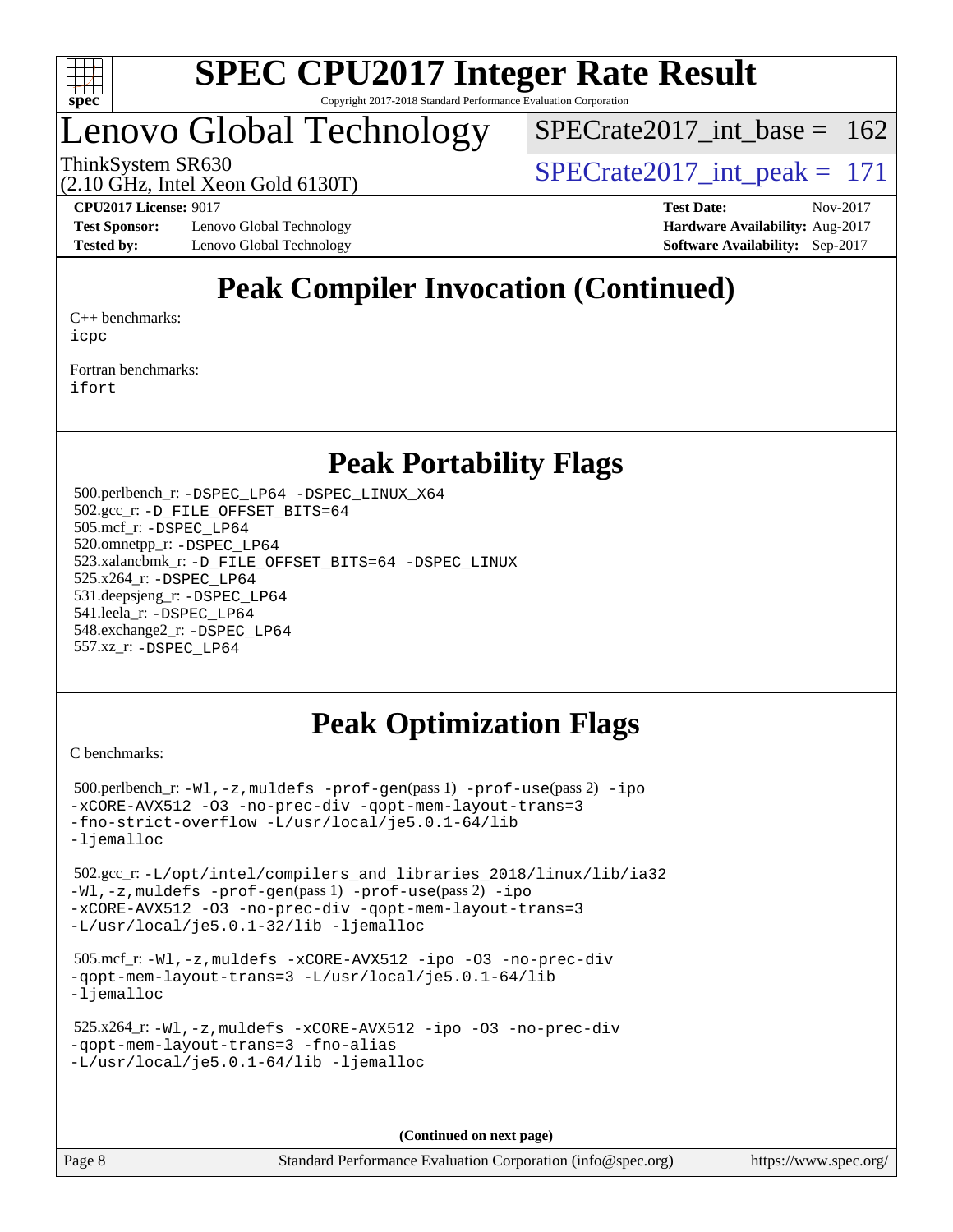

# **[SPEC CPU2017 Integer Rate Result](http://www.spec.org/auto/cpu2017/Docs/result-fields.html#SPECCPU2017IntegerRateResult)**

Copyright 2017-2018 Standard Performance Evaluation Corporation

### Lenovo Global Technology

 $SPECTate2017\_int\_base = 162$ 

(2.10 GHz, Intel Xeon Gold 6130T)

ThinkSystem SR630<br>  $\frac{171}{210 \text{ GHz}}$  Intel Year Gold 6130T)

**[Test Sponsor:](http://www.spec.org/auto/cpu2017/Docs/result-fields.html#TestSponsor)** Lenovo Global Technology **[Hardware Availability:](http://www.spec.org/auto/cpu2017/Docs/result-fields.html#HardwareAvailability)** Aug-2017 **[Tested by:](http://www.spec.org/auto/cpu2017/Docs/result-fields.html#Testedby)** Lenovo Global Technology **[Software Availability:](http://www.spec.org/auto/cpu2017/Docs/result-fields.html#SoftwareAvailability)** Sep-2017

**[CPU2017 License:](http://www.spec.org/auto/cpu2017/Docs/result-fields.html#CPU2017License)** 9017 **[Test Date:](http://www.spec.org/auto/cpu2017/Docs/result-fields.html#TestDate)** Nov-2017

### **[Peak Optimization Flags \(Continued\)](http://www.spec.org/auto/cpu2017/Docs/result-fields.html#PeakOptimizationFlags)**

557.xz\_r: Same as 505.mcf\_r

[C++ benchmarks:](http://www.spec.org/auto/cpu2017/Docs/result-fields.html#CXXbenchmarks)

 520.omnetpp\_r: [-Wl,-z,muldefs](http://www.spec.org/cpu2017/results/res2017q4/cpu2017-20171128-01190.flags.html#user_peakEXTRA_LDFLAGS520_omnetpp_r_link_force_multiple1_b4cbdb97b34bdee9ceefcfe54f4c8ea74255f0b02a4b23e853cdb0e18eb4525ac79b5a88067c842dd0ee6996c24547a27a4b99331201badda8798ef8a743f577) [-prof-gen](http://www.spec.org/cpu2017/results/res2017q4/cpu2017-20171128-01190.flags.html#user_peakPASS1_CXXFLAGSPASS1_LDFLAGS520_omnetpp_r_prof_gen_5aa4926d6013ddb2a31985c654b3eb18169fc0c6952a63635c234f711e6e63dd76e94ad52365559451ec499a2cdb89e4dc58ba4c67ef54ca681ffbe1461d6b36)(pass 1) [-prof-use](http://www.spec.org/cpu2017/results/res2017q4/cpu2017-20171128-01190.flags.html#user_peakPASS2_CXXFLAGSPASS2_LDFLAGS520_omnetpp_r_prof_use_1a21ceae95f36a2b53c25747139a6c16ca95bd9def2a207b4f0849963b97e94f5260e30a0c64f4bb623698870e679ca08317ef8150905d41bd88c6f78df73f19)(pass 2) [-ipo](http://www.spec.org/cpu2017/results/res2017q4/cpu2017-20171128-01190.flags.html#user_peakPASS1_CXXOPTIMIZEPASS2_CXXOPTIMIZE520_omnetpp_r_f-ipo) [-xCORE-AVX512](http://www.spec.org/cpu2017/results/res2017q4/cpu2017-20171128-01190.flags.html#user_peakPASS2_CXXOPTIMIZE520_omnetpp_r_f-xCORE-AVX512) [-O3](http://www.spec.org/cpu2017/results/res2017q4/cpu2017-20171128-01190.flags.html#user_peakPASS1_CXXOPTIMIZEPASS2_CXXOPTIMIZE520_omnetpp_r_f-O3) [-no-prec-div](http://www.spec.org/cpu2017/results/res2017q4/cpu2017-20171128-01190.flags.html#user_peakPASS1_CXXOPTIMIZEPASS2_CXXOPTIMIZE520_omnetpp_r_f-no-prec-div) [-qopt-mem-layout-trans=3](http://www.spec.org/cpu2017/results/res2017q4/cpu2017-20171128-01190.flags.html#user_peakPASS1_CXXOPTIMIZEPASS2_CXXOPTIMIZE520_omnetpp_r_f-qopt-mem-layout-trans_de80db37974c74b1f0e20d883f0b675c88c3b01e9d123adea9b28688d64333345fb62bc4a798493513fdb68f60282f9a726aa07f478b2f7113531aecce732043) [-L/usr/local/je5.0.1-64/lib](http://www.spec.org/cpu2017/results/res2017q4/cpu2017-20171128-01190.flags.html#user_peakEXTRA_LIBS520_omnetpp_r_jemalloc_link_path64_4b10a636b7bce113509b17f3bd0d6226c5fb2346b9178c2d0232c14f04ab830f976640479e5c33dc2bcbbdad86ecfb6634cbbd4418746f06f368b512fced5394) [-ljemalloc](http://www.spec.org/cpu2017/results/res2017q4/cpu2017-20171128-01190.flags.html#user_peakEXTRA_LIBS520_omnetpp_r_jemalloc_link_lib_d1249b907c500fa1c0672f44f562e3d0f79738ae9e3c4a9c376d49f265a04b9c99b167ecedbf6711b3085be911c67ff61f150a17b3472be731631ba4d0471706)

 523.xalancbmk\_r: [-L/opt/intel/compilers\\_and\\_libraries\\_2018/linux/lib/ia32](http://www.spec.org/cpu2017/results/res2017q4/cpu2017-20171128-01190.flags.html#user_peakCXXLD523_xalancbmk_r_Enable-32bit-runtime_af243bdb1d79e4c7a4f720bf8275e627de2ecd461de63307bc14cef0633fde3cd7bb2facb32dcc8be9566045fb55d40ce2b72b725f73827aa7833441b71b9343) [-Wl,-z,muldefs](http://www.spec.org/cpu2017/results/res2017q4/cpu2017-20171128-01190.flags.html#user_peakEXTRA_LDFLAGS523_xalancbmk_r_link_force_multiple1_b4cbdb97b34bdee9ceefcfe54f4c8ea74255f0b02a4b23e853cdb0e18eb4525ac79b5a88067c842dd0ee6996c24547a27a4b99331201badda8798ef8a743f577) [-prof-gen](http://www.spec.org/cpu2017/results/res2017q4/cpu2017-20171128-01190.flags.html#user_peakPASS1_CXXFLAGSPASS1_LDFLAGS523_xalancbmk_r_prof_gen_5aa4926d6013ddb2a31985c654b3eb18169fc0c6952a63635c234f711e6e63dd76e94ad52365559451ec499a2cdb89e4dc58ba4c67ef54ca681ffbe1461d6b36)(pass 1) [-prof-use](http://www.spec.org/cpu2017/results/res2017q4/cpu2017-20171128-01190.flags.html#user_peakPASS2_CXXFLAGSPASS2_LDFLAGS523_xalancbmk_r_prof_use_1a21ceae95f36a2b53c25747139a6c16ca95bd9def2a207b4f0849963b97e94f5260e30a0c64f4bb623698870e679ca08317ef8150905d41bd88c6f78df73f19)(pass 2) [-ipo](http://www.spec.org/cpu2017/results/res2017q4/cpu2017-20171128-01190.flags.html#user_peakPASS1_CXXOPTIMIZEPASS2_CXXOPTIMIZE523_xalancbmk_r_f-ipo) [-xCORE-AVX512](http://www.spec.org/cpu2017/results/res2017q4/cpu2017-20171128-01190.flags.html#user_peakPASS2_CXXOPTIMIZE523_xalancbmk_r_f-xCORE-AVX512) [-O3](http://www.spec.org/cpu2017/results/res2017q4/cpu2017-20171128-01190.flags.html#user_peakPASS1_CXXOPTIMIZEPASS2_CXXOPTIMIZE523_xalancbmk_r_f-O3) [-no-prec-div](http://www.spec.org/cpu2017/results/res2017q4/cpu2017-20171128-01190.flags.html#user_peakPASS1_CXXOPTIMIZEPASS2_CXXOPTIMIZE523_xalancbmk_r_f-no-prec-div) [-qopt-mem-layout-trans=3](http://www.spec.org/cpu2017/results/res2017q4/cpu2017-20171128-01190.flags.html#user_peakPASS1_CXXOPTIMIZEPASS2_CXXOPTIMIZE523_xalancbmk_r_f-qopt-mem-layout-trans_de80db37974c74b1f0e20d883f0b675c88c3b01e9d123adea9b28688d64333345fb62bc4a798493513fdb68f60282f9a726aa07f478b2f7113531aecce732043) [-L/usr/local/je5.0.1-32/lib](http://www.spec.org/cpu2017/results/res2017q4/cpu2017-20171128-01190.flags.html#user_peakEXTRA_LIBS523_xalancbmk_r_jemalloc_link_path32_e29f22e8e6c17053bbc6a0971f5a9c01a601a06bb1a59df2084b77a2fe0a2995b64fd4256feaeea39eeba3aae142e96e2b2b0a28974019c0c0c88139a84f900a) [-ljemalloc](http://www.spec.org/cpu2017/results/res2017q4/cpu2017-20171128-01190.flags.html#user_peakEXTRA_LIBS523_xalancbmk_r_jemalloc_link_lib_d1249b907c500fa1c0672f44f562e3d0f79738ae9e3c4a9c376d49f265a04b9c99b167ecedbf6711b3085be911c67ff61f150a17b3472be731631ba4d0471706)

531.deepsjeng\_r: Same as 520.omnetpp\_r

541.leela\_r: Same as 520.omnetpp\_r

[Fortran benchmarks](http://www.spec.org/auto/cpu2017/Docs/result-fields.html#Fortranbenchmarks): [-Wl,-z,muldefs](http://www.spec.org/cpu2017/results/res2017q4/cpu2017-20171128-01190.flags.html#user_FCpeak_link_force_multiple1_b4cbdb97b34bdee9ceefcfe54f4c8ea74255f0b02a4b23e853cdb0e18eb4525ac79b5a88067c842dd0ee6996c24547a27a4b99331201badda8798ef8a743f577) [-xCORE-AVX512](http://www.spec.org/cpu2017/results/res2017q4/cpu2017-20171128-01190.flags.html#user_FCpeak_f-xCORE-AVX512) [-ipo](http://www.spec.org/cpu2017/results/res2017q4/cpu2017-20171128-01190.flags.html#user_FCpeak_f-ipo) [-O3](http://www.spec.org/cpu2017/results/res2017q4/cpu2017-20171128-01190.flags.html#user_FCpeak_f-O3) [-no-prec-div](http://www.spec.org/cpu2017/results/res2017q4/cpu2017-20171128-01190.flags.html#user_FCpeak_f-no-prec-div) [-qopt-mem-layout-trans=3](http://www.spec.org/cpu2017/results/res2017q4/cpu2017-20171128-01190.flags.html#user_FCpeak_f-qopt-mem-layout-trans_de80db37974c74b1f0e20d883f0b675c88c3b01e9d123adea9b28688d64333345fb62bc4a798493513fdb68f60282f9a726aa07f478b2f7113531aecce732043) [-nostandard-realloc-lhs](http://www.spec.org/cpu2017/results/res2017q4/cpu2017-20171128-01190.flags.html#user_FCpeak_f_2003_std_realloc_82b4557e90729c0f113870c07e44d33d6f5a304b4f63d4c15d2d0f1fab99f5daaed73bdb9275d9ae411527f28b936061aa8b9c8f2d63842963b95c9dd6426b8a) [-align array32byte](http://www.spec.org/cpu2017/results/res2017q4/cpu2017-20171128-01190.flags.html#user_FCpeak_align_array32byte_b982fe038af199962ba9a80c053b8342c548c85b40b8e86eb3cc33dee0d7986a4af373ac2d51c3f7cf710a18d62fdce2948f201cd044323541f22fc0fffc51b6) [-L/usr/local/je5.0.1-64/lib](http://www.spec.org/cpu2017/results/res2017q4/cpu2017-20171128-01190.flags.html#user_FCpeak_jemalloc_link_path64_4b10a636b7bce113509b17f3bd0d6226c5fb2346b9178c2d0232c14f04ab830f976640479e5c33dc2bcbbdad86ecfb6634cbbd4418746f06f368b512fced5394) [-ljemalloc](http://www.spec.org/cpu2017/results/res2017q4/cpu2017-20171128-01190.flags.html#user_FCpeak_jemalloc_link_lib_d1249b907c500fa1c0672f44f562e3d0f79738ae9e3c4a9c376d49f265a04b9c99b167ecedbf6711b3085be911c67ff61f150a17b3472be731631ba4d0471706)

### **[Peak Other Flags](http://www.spec.org/auto/cpu2017/Docs/result-fields.html#PeakOtherFlags)**

[C benchmarks \(except as noted below\)](http://www.spec.org/auto/cpu2017/Docs/result-fields.html#Cbenchmarksexceptasnotedbelow):  $-m64 - std= c11$  $-m64 - std= c11$ 

502.gcc\_r: [-m32](http://www.spec.org/cpu2017/results/res2017q4/cpu2017-20171128-01190.flags.html#user_peakCCLD502_gcc_r_intel_ia32_18.0_2666f1173eb60787016b673bfe1358e27016ef7649ea4884b7bc6187fd89dc221d14632e22638cde1c647a518de97358ab15d4ad098ee4e19a8b28d0c25e14bf) [-std=c11](http://www.spec.org/cpu2017/results/res2017q4/cpu2017-20171128-01190.flags.html#user_peakCCLD502_gcc_r_intel_compiler_c11_mode_0e1c27790398a4642dfca32ffe6c27b5796f9c2d2676156f2e42c9c44eaad0c049b1cdb667a270c34d979996257aeb8fc440bfb01818dbc9357bd9d174cb8524)

[C++ benchmarks \(except as noted below\):](http://www.spec.org/auto/cpu2017/Docs/result-fields.html#CXXbenchmarksexceptasnotedbelow) [-m64](http://www.spec.org/cpu2017/results/res2017q4/cpu2017-20171128-01190.flags.html#user_CXXpeak_intel_intel64_18.0_af43caccfc8ded86e7699f2159af6efc7655f51387b94da716254467f3c01020a5059329e2569e4053f409e7c9202a7efc638f7a6d1ffb3f52dea4a3e31d82ab)

523.xalancbmk $r: -m32$  $r: -m32$ 

[Fortran benchmarks](http://www.spec.org/auto/cpu2017/Docs/result-fields.html#Fortranbenchmarks): [-m64](http://www.spec.org/cpu2017/results/res2017q4/cpu2017-20171128-01190.flags.html#user_FCpeak_intel_intel64_18.0_af43caccfc8ded86e7699f2159af6efc7655f51387b94da716254467f3c01020a5059329e2569e4053f409e7c9202a7efc638f7a6d1ffb3f52dea4a3e31d82ab)

> The flags files that were used to format this result can be browsed at <http://www.spec.org/cpu2017/flags/Intel-ic18.0-official-linux64.html> <http://www.spec.org/cpu2017/flags/Lenovo-Platform-Flags-V1.2-SKL-E.html>